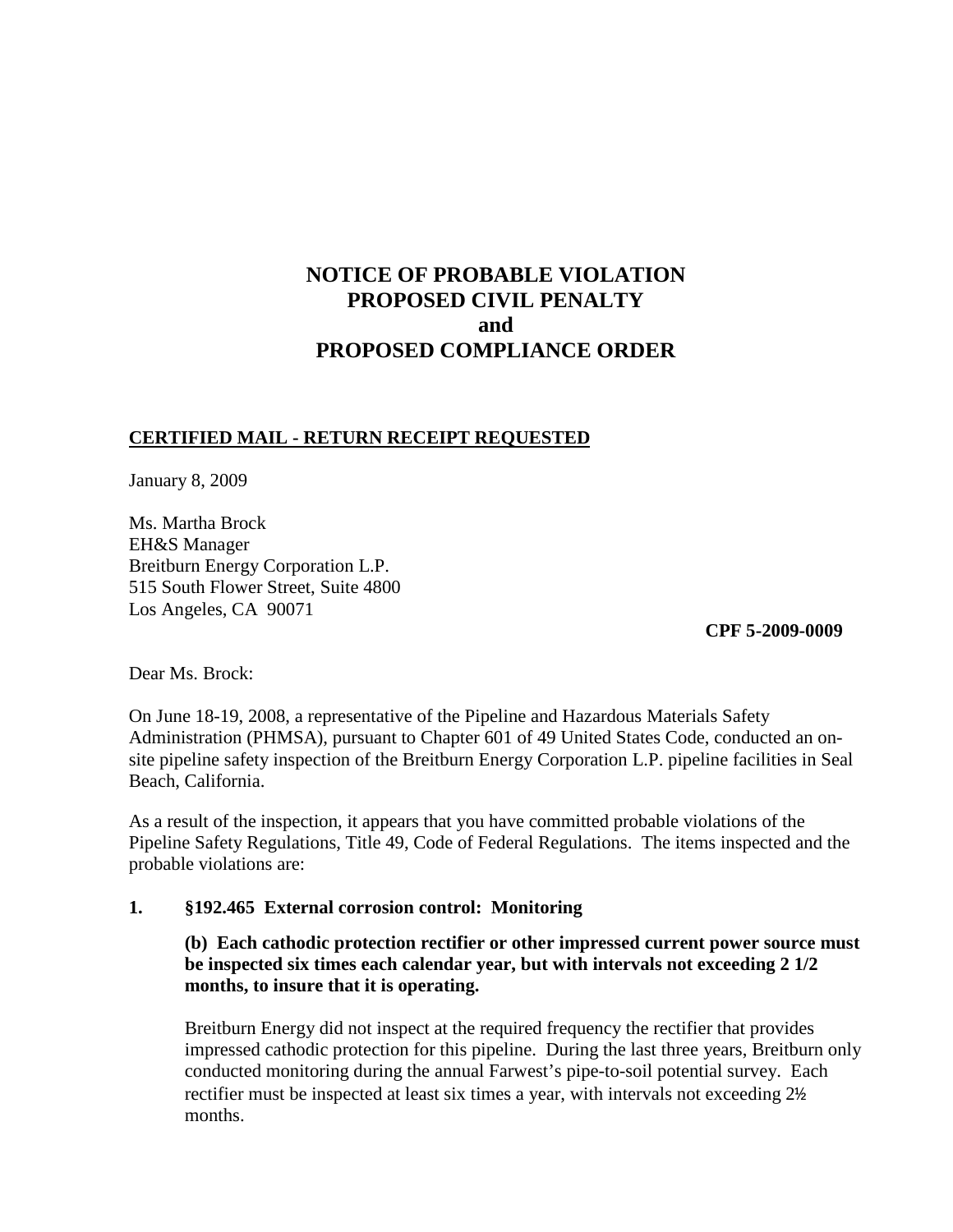**2. §192.609 Change in class location: Required study.**

**Whenever an increase in population density indicates a change in class location for a segment of an existing steel pipeline operating at a hoop stress that is more than 40 percent of SMYS, or indicates that the hoop stress corresponding to the established maximum allowable operating pressure for a segment of existing pipeline is not commensurate with the present class location, the operator shall immediately make a study to determine;**

**(a) The present class location for the segment involved.**

**(b) The design, construction, and testing procedures followed in the original construction, and a comparison of these procedures with those required for the present class location by the applicable provisions of this part.**

**(c) The physical condition of the segment to the extent it can be ascertained from available records;**

**(d) The operating and maintenance history of the segment;**

**(e) The maximum actual operating pressure and the corresponding operating hoop stress, taking pressure gradient into account, for the segment of pipeline involved; and,**

**(f) The actual area affected by the population density increase, and physical barriers or other factors which may limit further expansion of the more densely populated area.**

A short section of sales line is located in a class 3 location**.** Breitburn Energy failed to conduct a class study to determine the present class location designation. Breitburn Energy Records indicated the entire pipeline to be in a class 1 location.

#### **3. §192.619 Maximum allowable operating pressure: Steel or plastic pipelines.**

**(a) Except as provided in paragraph (c) of this section, no person may operate a segment of steel or plastic pipeline at a pressure that exceeds the lowest of the following:**

**(2) The pressure obtained by dividing the pressure to which the segment was tested after construction as follows:**

**(ii) For steel pipe operated at 100 p.s.i. (689 kPa) gage or more, the test pressure is divided by a factor determined in accordance with the following table:**

#### **Factors**

| <b>Class</b><br>location | <b>Segment Installed</b><br><b>Before (Nov 12, 1970)</b> | <b>Segment Installed</b><br>after (Nov 11, 1970) | <b>Segment Converted</b><br>under §192.14 |
|--------------------------|----------------------------------------------------------|--------------------------------------------------|-------------------------------------------|
|                          | <b>1.10</b>                                              | <b>1.10</b>                                      | 1.25                                      |
| $\overline{2}$           | 1.25                                                     | 1.25                                             | 1.25                                      |
| 3                        | 1.40                                                     | 1.50                                             | 1.50                                      |
|                          | 1.40                                                     | 1.50                                             | 1.50                                      |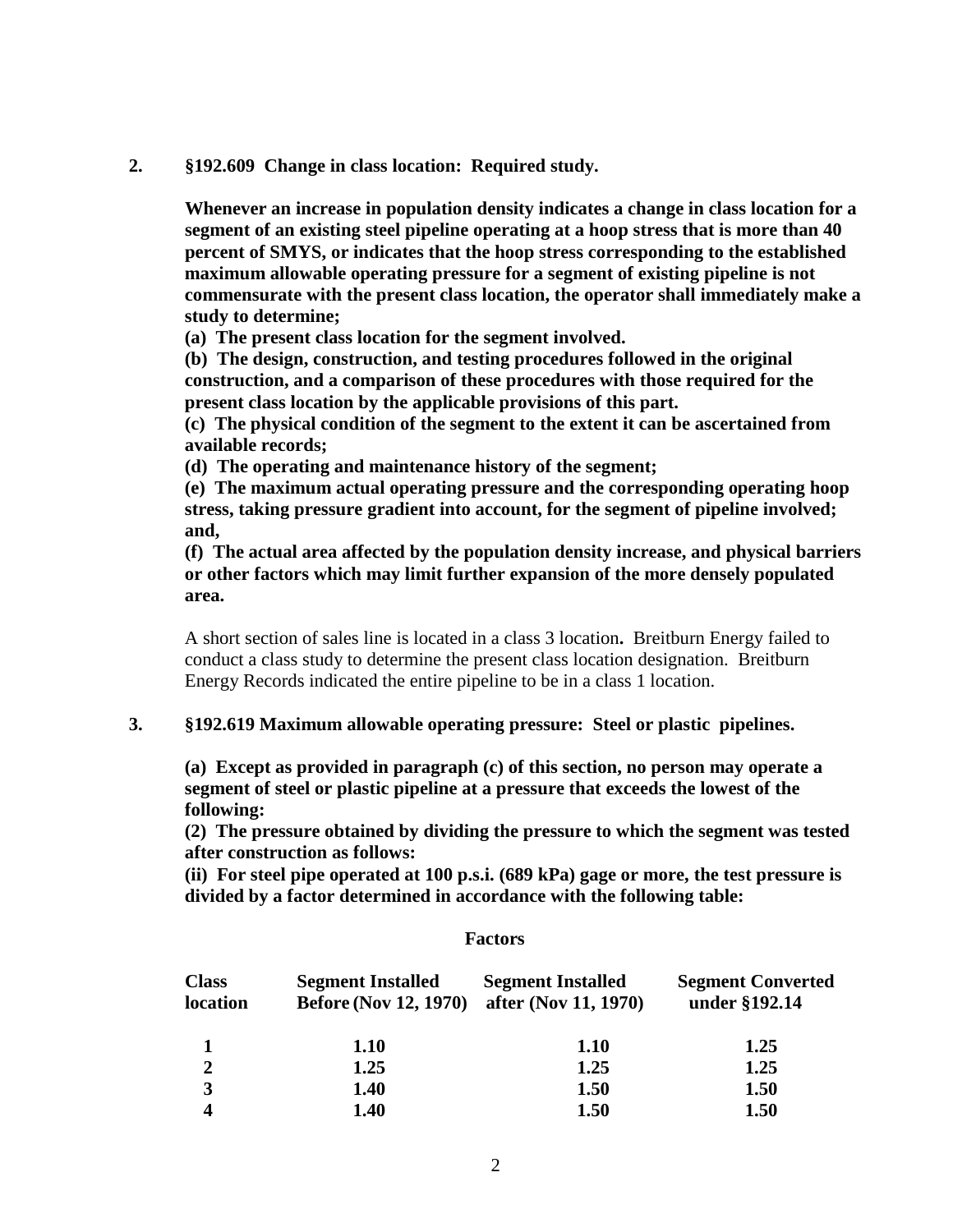Breitburn Energy specified the MAOP of its sales line to be 200 psi based on the results of a 1994 hydrotest. The normal operating pressure of this line is 200-250 psi and the PRV is set at 260 psi. This operating pressure routinely exceeds their established MAOP.

## **4. §192.739 Pressure limiting and regulating stations: Inspection and testing.**

**(a) Each pressure limiting station, relief device (except rupture discs), and pressure regulating station and its equipment must be subjected at intervals not exceeding 15 months, but at least once each calendar year, to inspections and tests to determine that it is–**

**(1) In good mechanical condition;**

**(2) Adequate from the standpoint of capacity and reliability of operation for the service in which it is employed;**

**(3) Except as provided in paragraph (b) of this section, set to control or relieve at the correct pressure consistent with the pressure limits of §192.201(a);; and**

**(4) Properly installed and protected from dirt, liquids, or other conditions that might prevent proper operation.**

Breitburn Energy did not inspect the only pressure regulating valve on its sales line for the last three years. Each pressure limiting device must be inspected at least once each calendar year not exceeding 15 months to ensure it is in good mechanical condition, has adequate capacity, sets to control or relieve at the correct pressure, and is installed properly.

## **5. §192.745 Valve maintenance: Transmission lines.**

## **(a) Each transmission line valve that might be required during any emergency must be inspected and partially operated at intervals not exceeding 15 months, but at least once each calendar year.**

Breitburn Energy did not inspect the mainline bock valves on its sales line for the last 3 years. Each transmission mainline block valve that may be required during any emergency must be inspected at least once a year not to exceed 15 months.

#### Proposed Civil Penalty

Under 49 United States Code, § 60122, you are subject to a civil penalty not to exceed \$100,000 for each violation for each day the violation persists up to a maximum of \$1,000,000 for any related series of violations. The Compliance Officer has reviewed the circumstances and supporting documentation involved in the above probable violations and has recommended that you be preliminarily assessed a civil penalty of \$**105,000.00** as follows: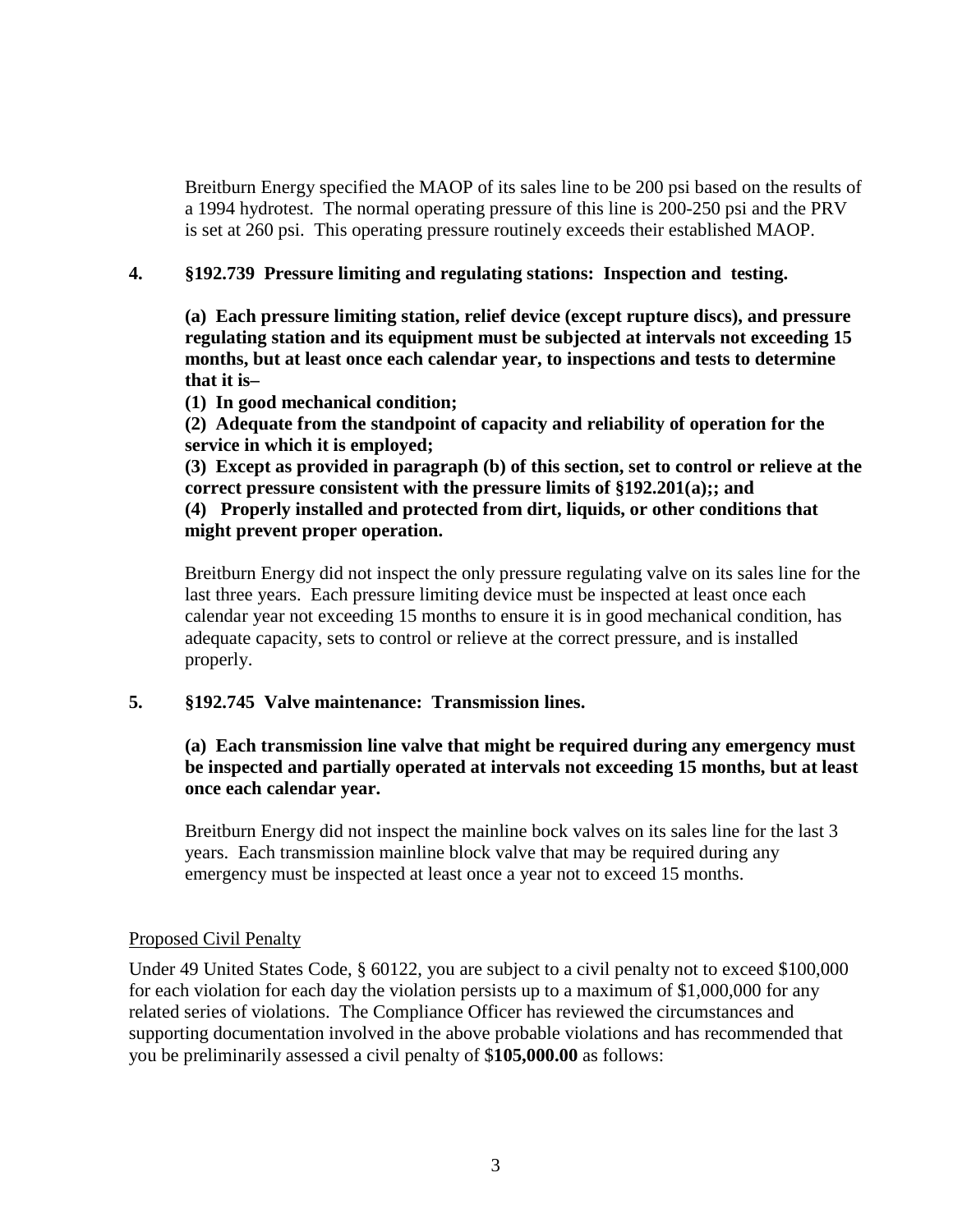| Item number | PENALTY     |  |
|-------------|-------------|--|
|             | \$35,000.00 |  |
|             | \$35,000.00 |  |
|             | \$35,000.00 |  |

## Proposed Compliance Order

With respect to items 1, 2, 3, 4, and 5, pursuant to 49 United States Code § 60118, the Pipeline and Hazardous Materials Safety Administration proposes to issue a Compliance Order to Breitburn Energy Corporation. Please refer to the *Proposed Compliance Order*, which is enclosed and made a part of this Notice.

## Response to this Notice

Enclosed as part of this Notice is a document entitled *Response Options for Pipeline Operators in Compliance Proceedings*. Please refer to this document and note the response options. Be advised that all material you submit in response to this enforcement action is subject to being made publicly available. If you believe that any portion of your responsive material qualifies for confidential treatment under 5 U.S.C. 552(b), along with the complete original document you must provide a second copy of the document with the portions you believe qualify for confidential treatment redacted and an explanation of why you believe the redacted information qualifies for confidential treatment under 5 U.S.C. 552(b). If you do not respond within 30 days of receipt of this Notice, this constitutes a waiver of your right to contest the allegations in this Notice and authorizes the Associate Administrator for Pipeline Safety to find facts as alleged in this Notice without further notice to you and to issue a Final Order.

In your correspondence on this matter, please refer to **CPF 5-2009-0009** and for each document you submit, please provide a copy in electronic format whenever possible.

Sincerely,

Chris Hoidal Director, Western Region Pipeline and Hazardous Materials Safety Administration

cc: PHP-60 Compliance Registry PHP-500 H. Monfared (#120750)

Enclosures: *Proposed Compliance Order Response Options for Pipeline Operators in Compliance Proceedings*